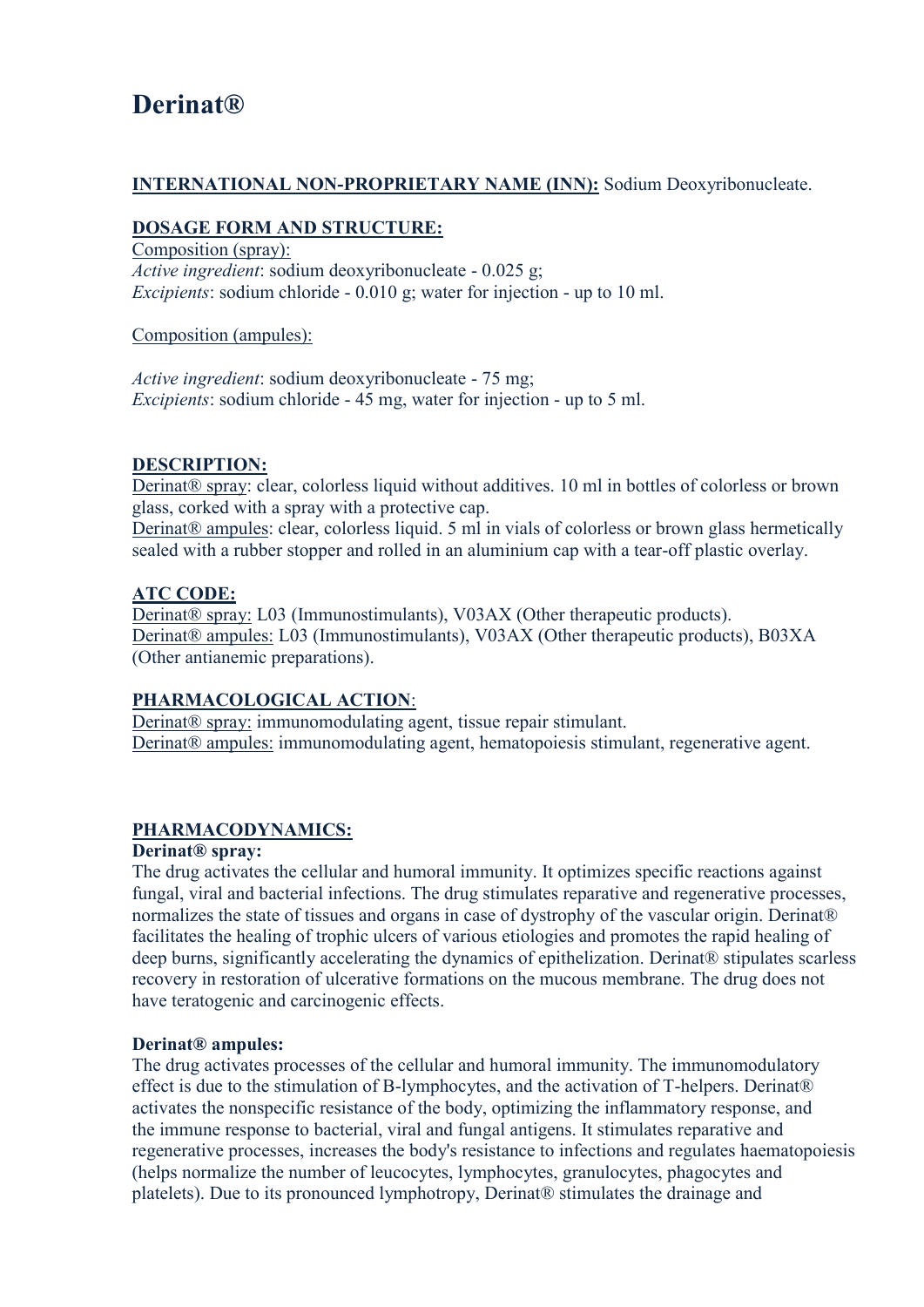detoxification function of the lymphatic system. Derinat® significantly reduces the cell sensitivity to the damaging effects of chemotherapeutic drugs and radiation therapy. The drug does not have embryotoxic, teratogenic and carcinogenic effects.

## **PHARMACOKINETICS:**

#### **Derinat®spray:**

When applied locally, Derinat<sup>®</sup> is rapidly absorbed and distributed in organs and tissues with the participation of the endolymphatic transport route. In the phase of the intensive drug intake into the blood, the redistribution occurs between the plasma and blood cells, in parallel with metabolism and excretion. Derinat® is metabolized in the body. Most of the drug is excreted from the body (in the form of metabolites) with urine according to biexponential dependence and partially with feces.

#### **Derinat®ampules:**

*Absorption and distribution*. The drug is rapidly absorbed and distributed in organs and tissues with the participation of the endolymphatic transport route. It has high tropism to the organs of the hematopoietic system, and takes an active part in the cellular metabolism, integrating into cellular structures. In the phase of the intensive drug intake into the blood, the redistribution occurs between the plasma and blood cells, in parallel with metabolism and excretion. After a single injection, all pharmacokinetic curves describing the change in the concentration of the drug in the studied organs and tissues are characterized by a quick phase of the increase and a decrease in concentration in the time interval of 5 to 24 hours. The half-life  $(T \frac{1}{2})$  for intramuscular administration is 72.3 hours. Derinat® is quickly distributed throughout the body. During the daily course treatment it accumulates in organs and tissues: to a greater degree - in the bone marrow, lymph nodes, spleen and thymus; to a lesser degree - in the liver, brain, stomach, small and large intestines. The maximum concentration in the bone marrow is identified 5 hours after an intake. The drug penetrates through the blood-brain barrier. The maximum concentration of the drug in the brain is reached after 30 minutes. *Metabolism and excretion.* Derinat<sup>®</sup> is metabolized in the body. Most of the drug is excreted from the body (in the form of metabolites) with urine according to biexponential dependence and partially with feces.

#### **INTENDED USES:**

#### **Derinat® spray:**

Monotherapy:

- − Acute respiratory infections;
- − Prevention and treatment of acute respiratory viral infections (ARVI);
- − Inflammatory diseases of the mucous membranes of the oral cavity;

Complex therapy:

- − Chronic inflammatory diseases, fungal, bacterial and other infections of the mucous membranes in gynecology;
- − Acute and chronic diseases of the upper respiratory tract (rhinitis, sinusitis, maxillitis, frontal sinusitis);
- − Obliterating diseases of the lower extremities;
- − Trophic ulcers, long-term non-healing and infected wounds (including in diabetes mellitus);
- − Gangrene;
- − Burns, frostbite;
- − Hemorrhoids;
- − Post-radiation necrosis of skin and mucous membranes.

#### **Derinat® ampules:**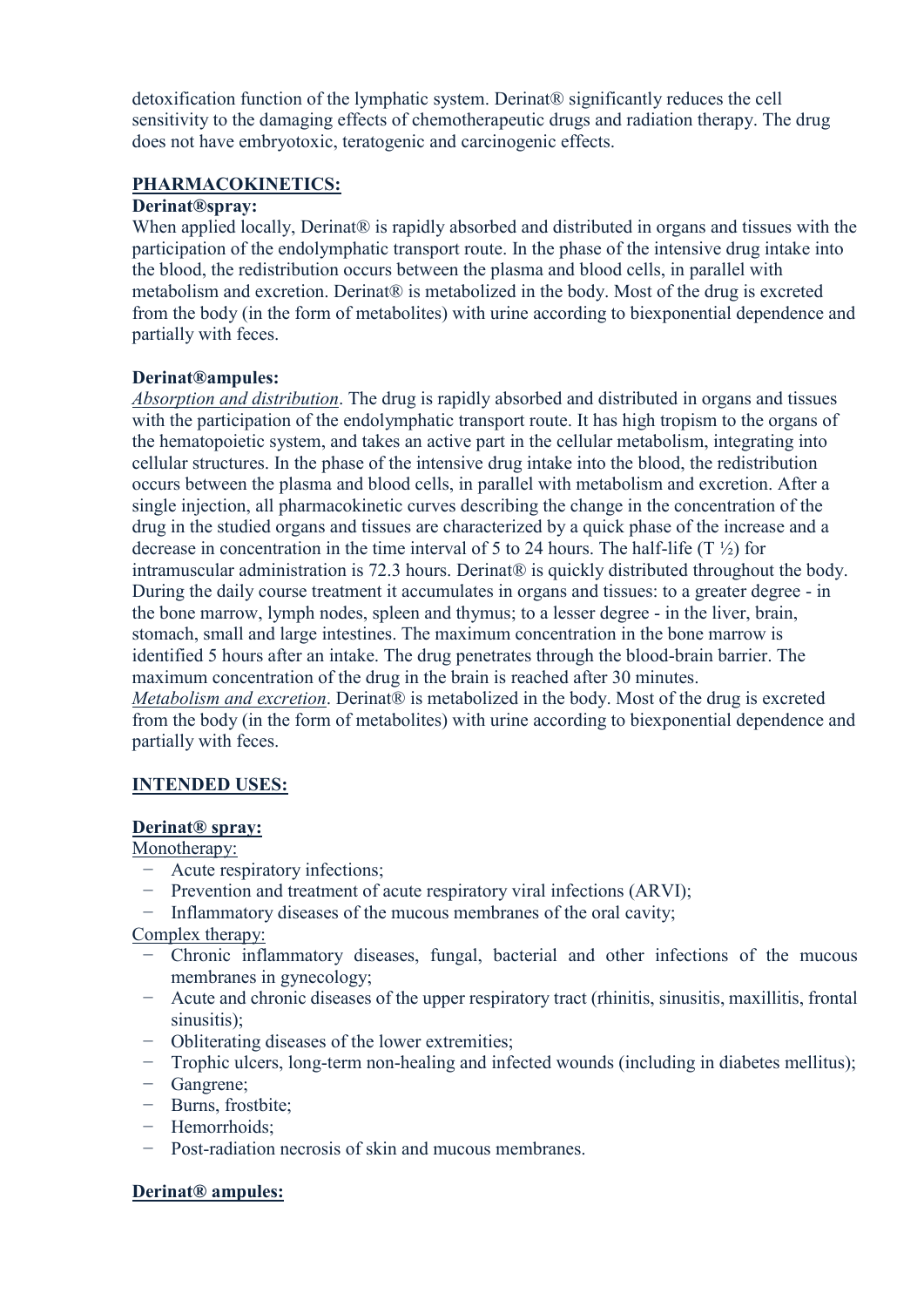- − Radiation injuries;
- − Inhibition of haematopoiesis;
- − Cancerous myelodysplastic syndrome and resistance to cytostatics under the cytostatic and / or radiation therapy (haematopoiesis stabilization, decrease of chemical cardio- and myelotoxicity);
- Stomatitis, induced by cytostatic therapy;
- Stomach and peptic ulcer disease, erosive gastroduodenitis;
- − Ischemic heart disease;
- − Obliterating diseases of vessels of the lower extremities, chronic ischemia of the lower extremities of II - III stage;
- − Trophic ulcers, chronic non healing wounds;
- − Odontogenic sepsis, suppurative-septic complications;
- − Rheumatoid arthritis;
- − Burn disease;
- − Preoperative and postoperative periods (in surgery);
- − Endometritis, salpingo oophoritis, endometriosis, myoma;
- − Clamidiosis, ureaplasmosis, mycoplasmosis;
- Prostatitis, benign prostatic hyperplasia;
- − Chronic obstructive pulmonary disease;
- − Pulmonary tuberculosis, inflammatory diseases of the respiratory tract.

## **CONTRAINDICATIONS:**

Individual intolerance to the drug components.

## **DOSAGE AND ADMINISTRATION:**

### **Derinat® spray:**

The drug is prescribed for children from the first day of life and for adults.

- For the prevention of acute respiratory viral infections, 1 spray is inserted into each nasal passage 2-4 times a day for 1-2 weeks.
- In acute respiratory infections, acute respiratory viral infections, 1 to 2 sprays are inserted into each nasal passage every 1-1.5 hours during the first day; then - 1 spray into each nasal passage 3-4 times a day. The course duration is 1 month.
- In inflammatory diseases of the nasal cavity and paranasal sinuses, 1-2 sprays of the drug are inserted into each nasal passage 4-6 times a day. The duration of the course is 7-15 days.
- In diseases of the oral mucosa, the rinsing is carried out 4-6 times a day (1 bottle 1-2 rinses), or the drug is evenly sprayed onto the damaged sections of the mucosa, 2-3 sprays 4-6 times a day. The length of the treatment is 10 days.
- In chronic inflammatory diseases, fungal, bacterial and other infections in gynecology: an intravaginal administration with irrigation of the cervix uteri or an intravaginal administration of tampons moistened with the drug in the amount of 5 ml per procedure, 1-2 times a day for 10-14 days.
- In hemorrhoids, the drug is prescribed in the form of microclysters into the rectum in the amount of 15-40 ml. The length of the therapy is 10 days.\
- In obliterating diseases of the lower extremities, the drug is instilled into the nose, 1-2 drops into each nasal passage 6 times a day; the course duration is up to 6 months.
- In post radiation necrosis of skin and mucous membranes, in case of long-term non-healing wounds, burns, frostbite, trophic ulcers of various etiologies and gangrene, applications are put on the affected areas 3-4 times a day, or the affected area is treated with Derinat® spray 4-5 times a day, in the amount of 10-40 ml (the treatment course is 1-3 months).

## **Derinat® ampules:**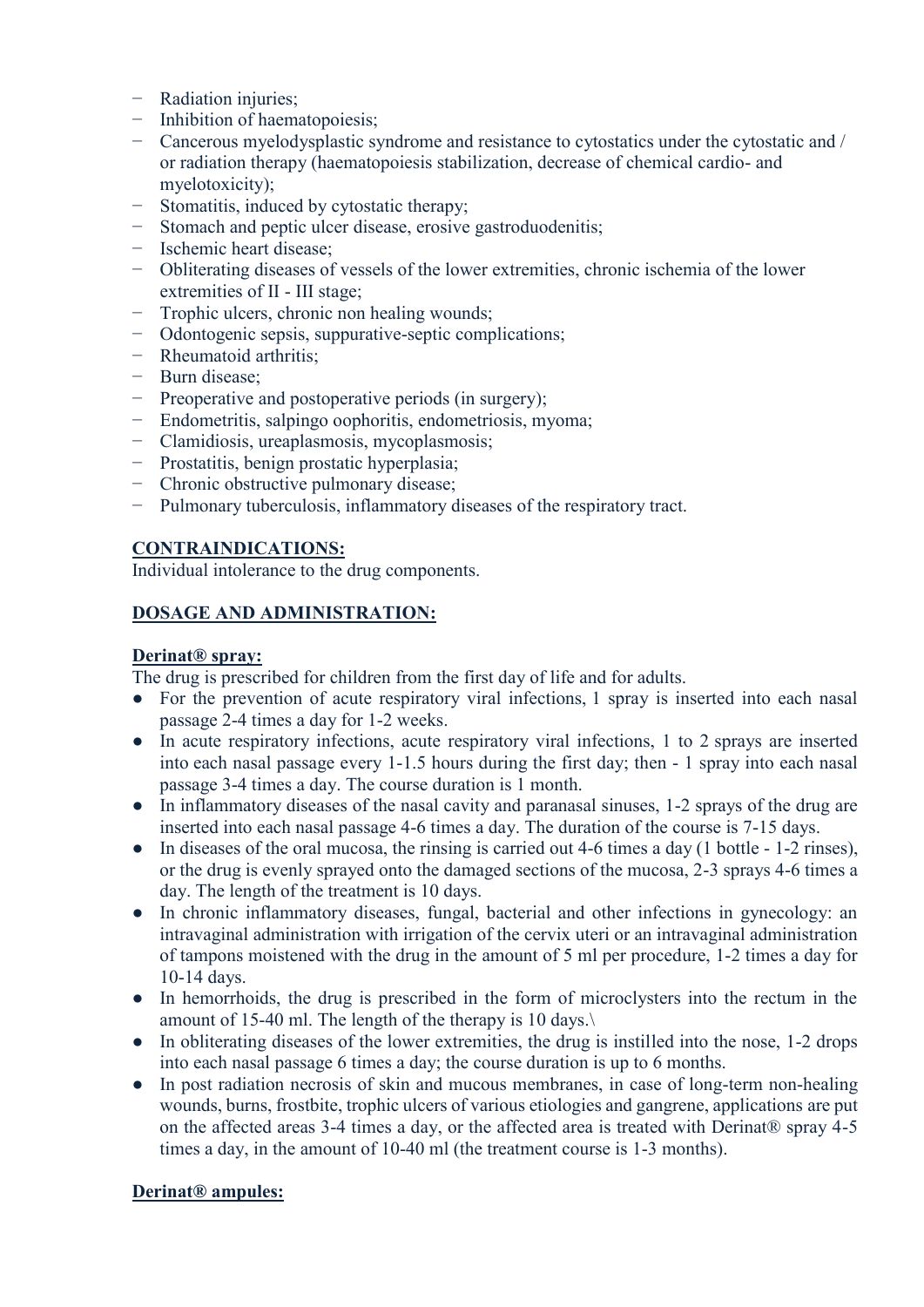Adults: the content of the ampule is injected intramuscularly for 1-2 minutes, 5 ml of the solution, with an interval of 24-72 hours.

- In coronary heart disease: 10 injections with an interval of 48-72 hours.
- In peptic ulcer of the stomach and duodenum: 5 injections with an interval of 48 hours.
- In cancer: 3-10 injections with an interval of 24-72 hours.
- In gynecology (endometritis, chlamydia, ureaplasmosis, mycoplasmosis, salpingo oophoritis, myoma, endometriosis): 10 injections with an interval of 24-48 hours.
- In andrology (prostatitis, benign prostatic hyperplasia): 10 injections with an interval of 24-48 hours.
- In pulmonary tuberculosis: 10-15 injections with an interval of 24-48 hours.
- In acute inflammatory diseases: 3-5 injections with an interval of 24-72 hours.
- In chronic inflammatory diseases: 5 injections with an interval of 24 hours, then 5 injections with an interval of 72 hours.

Children: the drug is prescribed intramuscularly in the same mode as for adults. For children under 2 years old, the drug is prescribed in a single dose of 7.5 mg (0.5 ml). For children from 2 to 10 years old, the drug is prescribed in a dose of 0.5 ml of the drug per one year of life. For children from 10 years old, a single dose is 5 ml of a solution; the course is up to 5 injections.

## **SIDE EFFECTS:**

Derinat® spray: in gangrenous processes spontaneous rejection of necrotic masses in the centers of rejection with the following restoration of the skin is noted under the influence of the drug. In open wounds and burns, an analgesic effect is observed.

Derinat® ampules: in patients with diabetes mellitus, a hypoglycemic effect may be noted, which should be taken into account during the blood glucose monitoring.

*If you notice any other side effects not listed in the description, notify your doctor.*

## **OVERDOSE:**

No cases of the drug overdose have been reported.

## **INTERACTION WITH OTHER DRUGS:**

#### **Derinat® spray:**

When applied locally, the drug is not compatible with fat-based ointments and hydrogen peroxide.

#### **Derinat® ampules:**

The use of Derinat<sup>®</sup> in the complex therapy can increase the effectiveness and reduce the duration of the treatment, significantly decreasing the doses of antibiotics and antiviral agents and increasing the period of remission.

Derinat® increases the effectiveness of anthracycline antitumor antibiotics and cytostatics.

The drug potentiates the therapeutic effect of the basic therapy in gastric and duodenal ulcer. It reduces the iatrogenicity of basic drugs in the treatment of rheumatoid arthritis with a 50% and 70% improvement in a number of complex indicators of the disease activity.

In surgical sepsis, the administration of Derinat® as part of the complex therapy stipulates a decrease in the level of intoxication, the activation of immunity and normalization of hematopoiesis; it improves the functioning of the organs responsible for the detoxification of the internal environment of the body (lymph nodes, spleen, etc.).

# **PREGNANCY AND LACTATION:**

Сonsultation with the doctor is required. If the drug is prescribed during pregnancy it is necessary to assess the expected benefits for the mother and the potential risk to the fetus. The drug administration during breastfeeding should be carried out strictly according to the doctor's prescription.